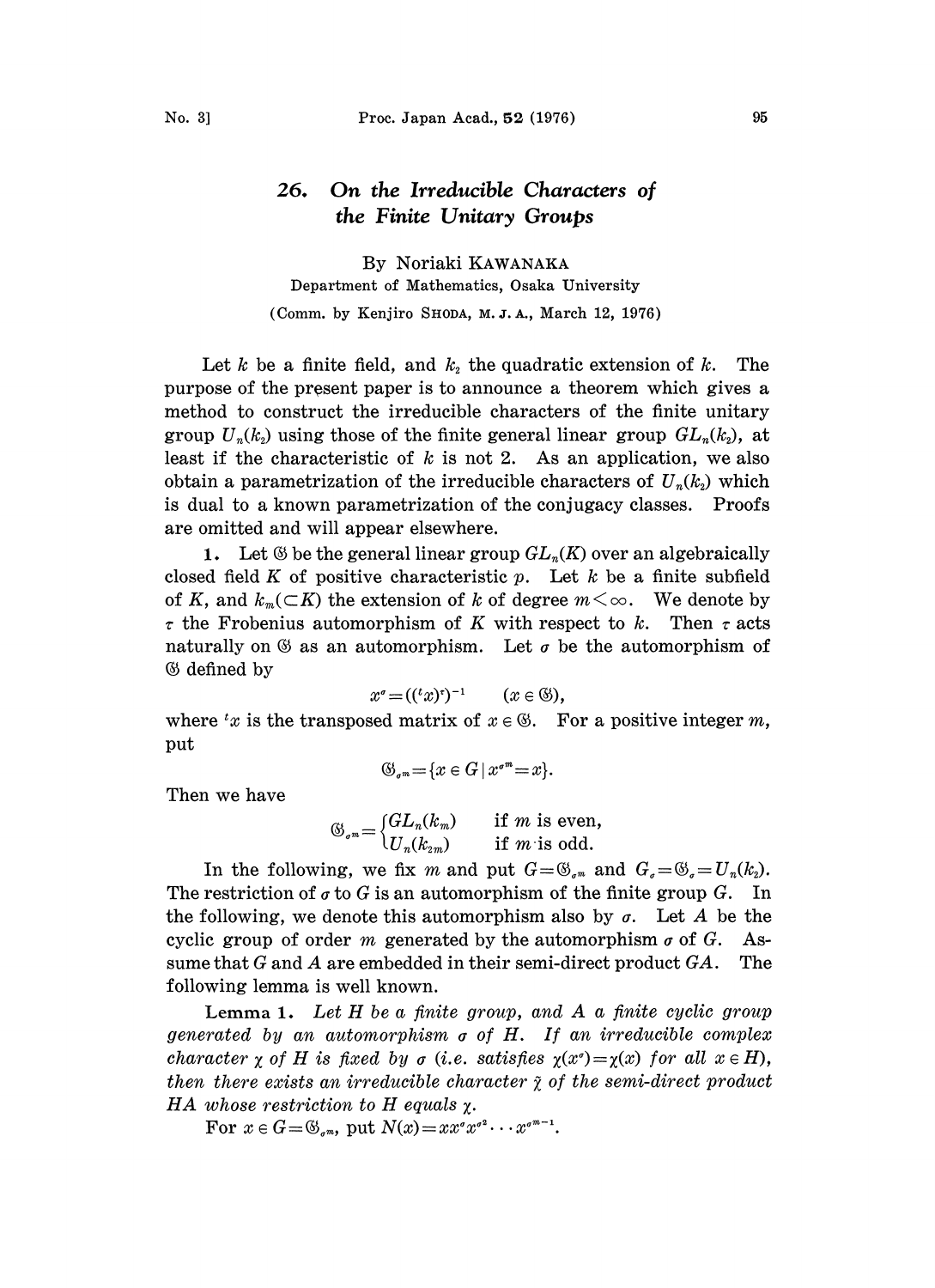## 96 N. KAWANAKA [Vol. 52,

Lemma 2. (a) Let  $x$  be an element of  $G$ . The conjugacy class  $C_G(N(x))$  of  $N(x)$  in G contains an element of  $G<sub>a</sub>$ . Moreover,  $C_G(N(x))$  $\bigcap G_{\sigma}$  forms a single conjugacy class of  $G_{\sigma}$ .

(b) Let  $x$  and  $y$  be elements of  $G$  such that the elements  $x\sigma$  and yo of GA are conjugate to each other. Then,  $C_G(N(x)) \cap G_q = C_G(N(y))$  $\bigcap G_{a}$ .

(c) For  $x \in G$ , we denote by  $C_{GA}(x_0)$  the conjugacy class of xo in GA. The correspondence 3l from the set of GA-conjugacy classes of  ${x \in G}$  into the set of conjugacy classes of  $G_a$  defined by<br> $\mathcal{I}(C_{a}(\alpha)) = C_a(N(\alpha)) \cap G_a$  ( $x \in G$ )

 $\mathcal{I}(C_{\mathfrak{a}A}(x\sigma)) = C_{\mathfrak{a}}(N(x)) \cap G_{\mathfrak{a}}$ 

is bijective.

(d)  $|C_{GA}(x\sigma)| |G|^{-1} = |C_G(N(x)) \cap G_{\sigma}| |G_{\sigma}|^{-1}$  for all  $x \in G$ . (For a set  $|G|$  denotes the number of its elements.)  $S$ ,  $|S|$  denotes the number of its elements.)

2. Theorem. Assume that m is not divisible by p. Let  $\chi$  be a  $\sigma$ -invariant irreducible character of G, and  $\tilde{\chi}$  an extension of  $\chi$  to an irreducible character of GA (see Lemma 1). Then there exists a unique irreducible character  $\psi_r$  of  $G_s$  which depends only on  $\chi$  and satisfies

$$
\tilde{\chi}(x\sigma) = \pm \zeta^a \psi_x(n(x)) \qquad (x \in G),
$$

where  $n(x)$  is an arbitrary element of  $C_G(N(x)) \cap G<sub>e</sub>$  (see Lemma 2),  $\zeta$  $=\exp{(2\pi i/m)}$ , and a is an integer. Moreover, the mapping  $\chi \rightarrow \psi$ , is a bijection between the set of  $\sigma$ -invariant irreducible characters of  $G$  and the set of irreducible characters of  $G<sub>a</sub>$ . In particular, if char  $(k) \neq 2$ , all the irreducible characters of  $G_{\sigma}$  may be obtained in this way.

Remark 1. This theorem, and its proof, are valid even if one replace  $\sigma$  with the Frobenius automorphism  $\tau$ . Using Green's deep results [2], Shintani [3] proved the  $\tau$ -case without assuming that m is not divisible by p. Our proof is independent of Green's results [2].

3. Put  $L=k_{(2n)}$ . We consider that  $\sigma$  acts on  $L^{\times}=GL_1(k_{(2n)})$  and on  $\hat{L}^{\times}$ =Hom ( $L^{\times}$ ,  $C^{\times}$ ) by

$$
t^{\sigma}=t^{-q}, \qquad u^{\sigma}(t)=u(t^{-q}) \qquad (t\in L^{\times}, u\in \hat{L}^{\times}),
$$

where q is the number of elements of k. We denote by  $\mathcal F$  and  $\mathcal F$ respectively, the set of *o*-orbits in  $L^{\times}$  and  $\hat{L}^{\times}$ . For an element f in  $\mathcal{F}$ (or  $\hat{\mathcal{F}}$ ) we denote by  $d(f)$  the cardinality of the orbit f. Let  $\mathcal{P}$  be the set of partitions, i.e. decreasing sequences  $\nu=(\nu_1, \nu_2, \dots, \nu_r)$  of positive integers  $\nu_i$ . For convention, we consider that  $\mathcal P$  contains the empty partition  $\phi$ . For  $\nu \in \mathcal{P}$ , put  $|\nu| = \sum_i \nu_i$  if  $\nu \neq \phi$ , and  $|\phi|=0$ . Using the Theorem with  $m=2$  and a parametrization of the irreducible characters of  $GL_n(k_2)$  due to J. A. Green [2], we see that the irreducible characters of  $U_n(k_2)$  (char(k)  $\neq$ 2) are naturally parametrized by the set  $\begin{split} \text{of functions }\hat{\lambda} \colon \hat{\mathcal{F}} {\rightarrow} \mathcal{P}, \text{ which satisfies} \ &\sum_{f \in \hat{\mathcal{F}}} |\hat{\lambda}(f)| \ d(f) {=} n. \end{split}$ 

$$
\sum_{f \in \hat{\mathcal{C}}_t} |\hat{\lambda}(f)| d(f) = n.
$$